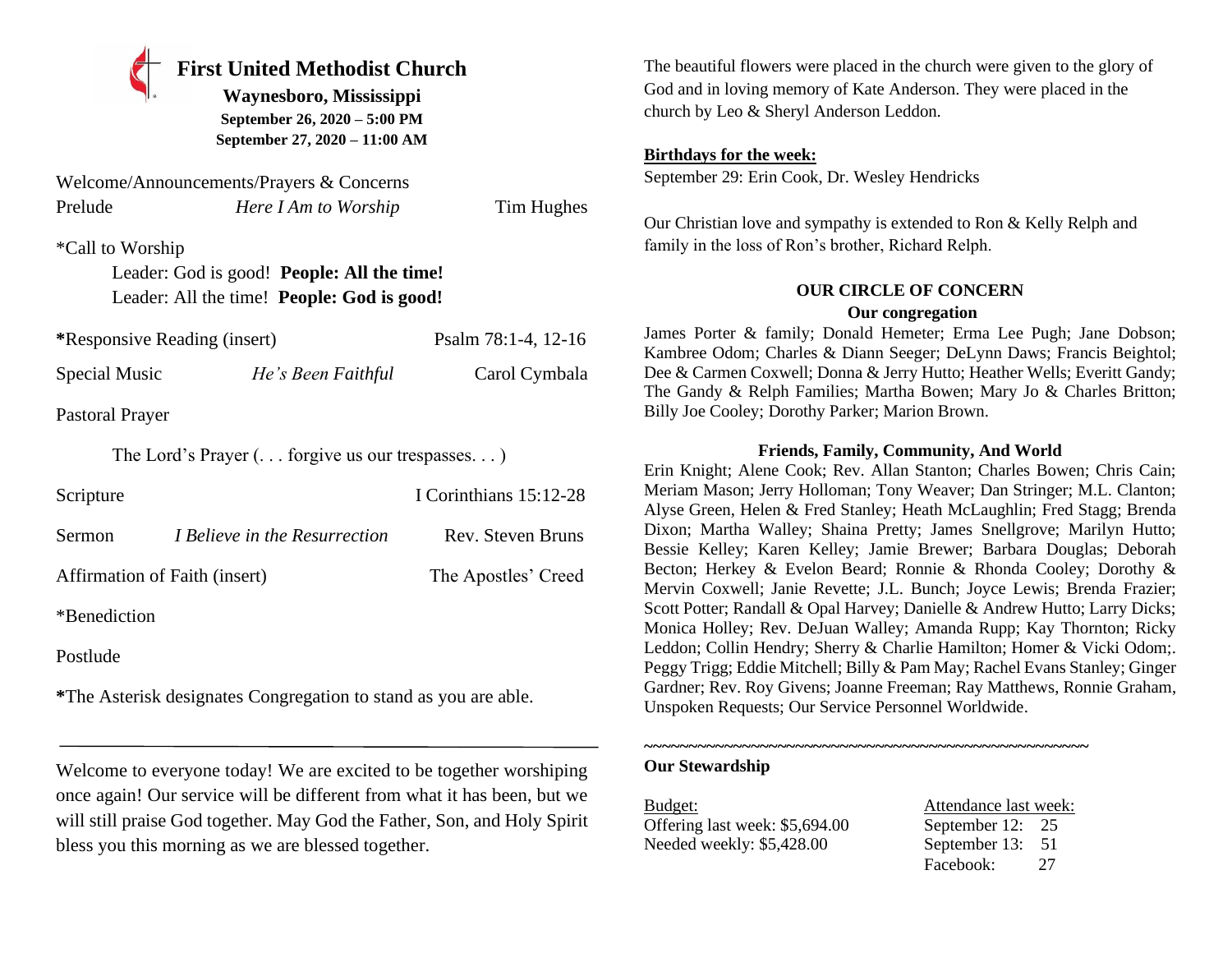### **Psalm 78:1-4, 12-16**

Give ear, O my people, to my teaching: incline your ears to the words of my mouth! **I will open my mouth in a parable; I will utter dark sayings from of old,** things that we have heard and known, that our forebears have told us. **We will not hide from their children, but tell to the coming generation the glorious deeds of the Lord,** the might and wonders God has wrought. **The Lord wrought marvels in the sight of their forebears in the land of Egypt, in the fields of Zoan,** the Lord divided the sea and let them pass through it, and made the waters stand like a heap, **led them with a cloud in the daytime, and all the night with a fiery light,** cleft rocks in the wilderness, and gave them drink abundantly as from the deep, **made streams come out of the rock,**

**and caused waters to flow down like rivers.**

### **Psalm 78:1-4, 12-16**

Give ear, O my people, to my teaching: incline your ears to the words of my mouth! **I will open my mouth in a parable; I will utter dark sayings from of old,** things that we have heard and known, that our forebears have told us. **We will not hide from their children, but tell to the coming generation the glorious deeds of the Lord,** the might and wonders God has wrought. **The Lord wrought marvels in the sight of their forebears in the land of Egypt, in the fields of Zoan,**

the Lord divided the sea and let them pass through it, and made the waters stand like a heap, **led them with a cloud in the daytime,**

**and all the night with a fiery light,** cleft rocks in the wilderness, and gave them drink abundantly as from the deep, **made streams come out of the rock, and caused waters to flow down like rivers.**

### **MEMORIALS**

, a concert a concert and a concert and a concert and a concert and a concert and a concert and a concert

In Memory of Hazel Bishop: Bob Cooley, M/M Ben Graves, James Odom, M/M Larry Holley, Mrs. Louis F. Holcomb, Sr., Shannon Clark, M/M George Alsworth.

In Memory of Kate Anderson: M/M Gary Sigler, M/M Keith Stanley, M/M Ben Graves, Mrs. Louis F. Holcomb, Sr., Shannon Clark, James Odom, Bob Cooley, M/M George Alsworth, M/M Abe Hutto, James Porter.

#### **MEMORIALS**

. A construction and a construction of the construction of the construction of the construction of the construction

In Memory of Hazel Bishop: Bob Cooley, M/M Ben Graves, James Odom, M/M Larry Holley, Mrs. Louis F. Holcomb, Sr., Shannon Clark, M/M George Alsworth.

In Memory of Kate Anderson: M/M Gary Sigler, M/M Keith Stanley, M/M Ben Graves, Mrs. Louis F. Holcomb, Sr., Shannon Clark, James Odom, Bob Cooley, M/M George Alsworth, M/M Abe Hutto, James Porter.